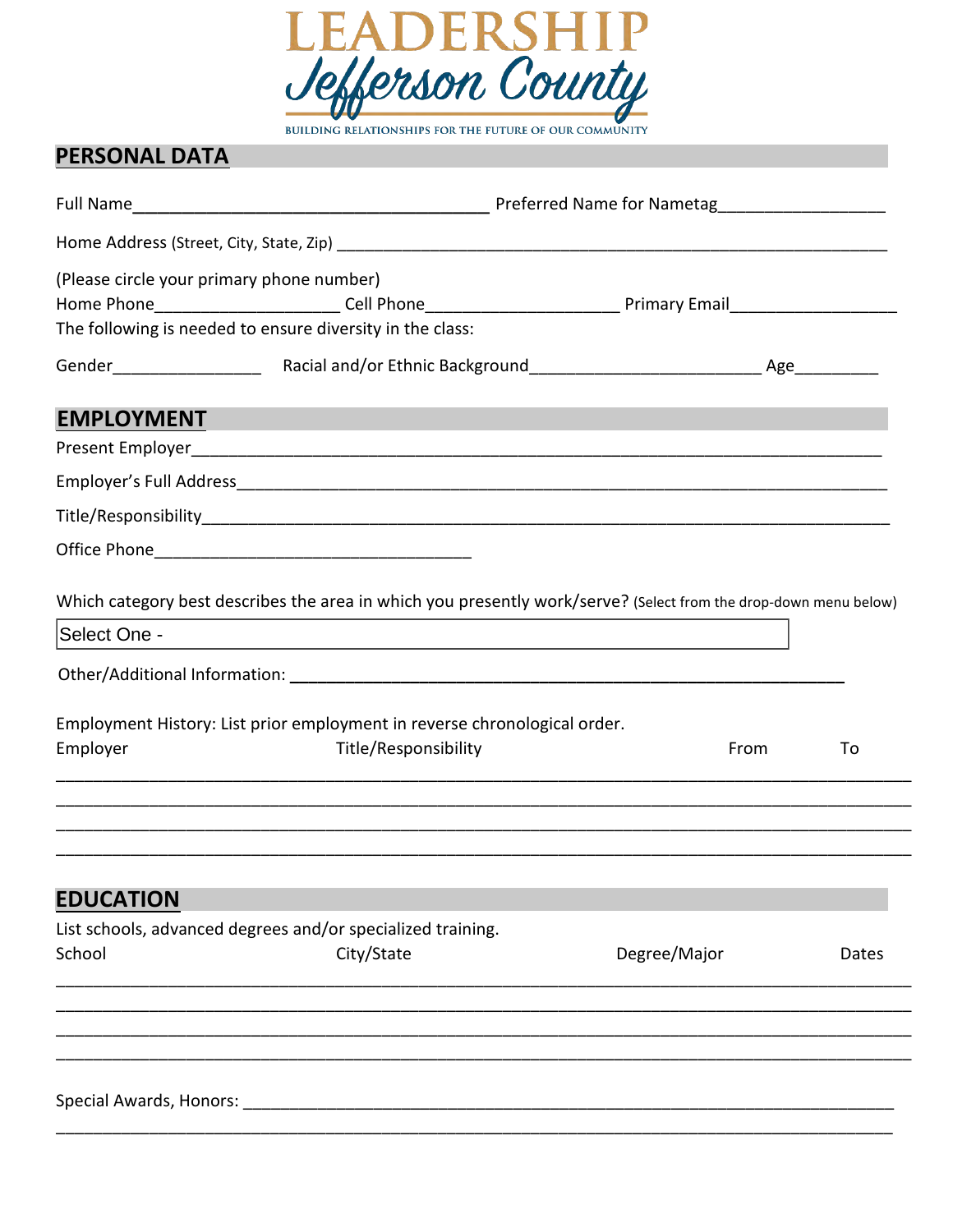#### **COMMUNITY SERVICE**

Organizations, Activities & Community Involvement

Organization

Title/Responsibility

From

To

What do you consider to be your most important community service to date and why? (Please enter "N/A" below if this question does not apply to you.)

If you have previously not had time or interest to be actively involved, what conditions have changed that now enable you to seek community involvement? (Please enter "N/A" below if this question does not apply to you.)

### **PROGRAM INTEREST**

Please state briefly why you wish to participate in the Leadership Jefferson County program?

Please state what you expect to gain from the Leadership Jefferson County program?

#### **RECOMMENDATIONS**

List two persons who are knowledgeable about your leadership performance and/or potential.

| Name                  | Phone |  |  |
|-----------------------|-------|--|--|
| Business/Organization | Email |  |  |
|                       |       |  |  |
| Name                  | Phone |  |  |
| Business/Organization | Email |  |  |